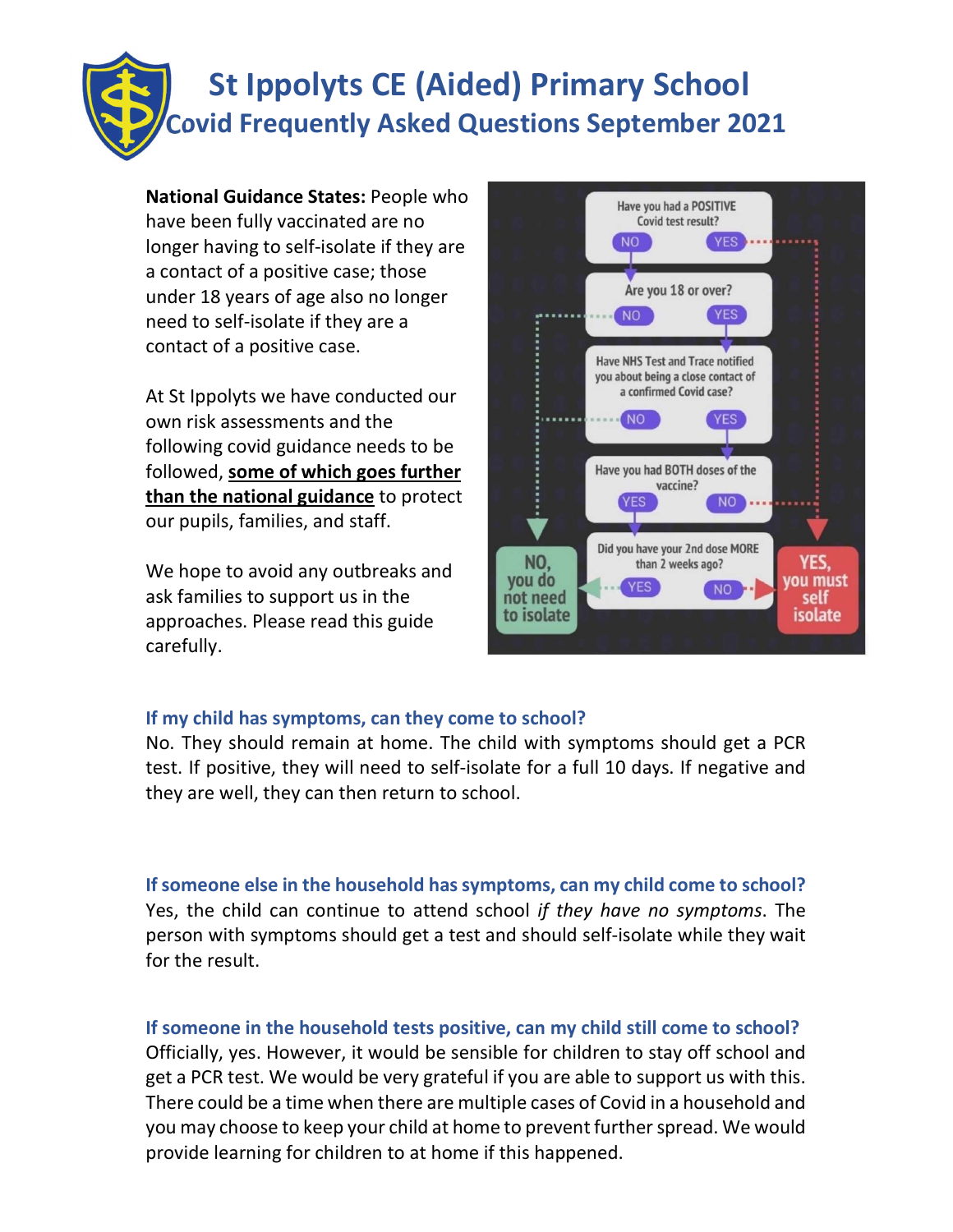# If my child is identified as a close contact from the community, can they come to school?

Yes, if they do not have symptoms. The child should get a PCR test straight away. Although they can continue coming to school, parents may prefer to keep the child off until the PCR result comes back and we obviously fully support your decision if you do this.

#### If someone in the class has symptoms, what happens?

The child will be sent home and must get a PCR test and self-isolate while waiting for the results. The other children in the class will continue to attend school.

#### If someone in the class tests positive, what happens?

That child will self-isolate for 10 days and the family should receive a call from NHS test and trace.

All other children in the class can continue to attend school. Parents will be informed that there is a positive case in the class and should remain vigilant to any developing symptoms for their child. You may choose to take your child for a PCR test or may receive a call from Test and Trace.

#### Does my child need to take regular lateral flow tests?

No, this is not a requirement for children in primary schools. We would encourage all adults to take regular (twice a week) lateral flow device tests to help identify early onset of covid.

#### What happens if lots of children at school tests positive?

If this happens, we will involve our local health protection team and they will advise us if any additional action is required, such as implementing elements of our outbreak management plan. This may include wider testing or targeted closures of certain groups or classes ('bubble closures').

#### What happens if a staff member tests positive?

The staff member will self-isolate for 10 days. The children will either be taught by a cover member of staff or TA; If the teacher is well enough, they may be able to teacher remotely into the classroom. However if the teacher is unwell, they will not be teaching remotely and will be resting and recovering.

#### If my child is self-isolating, will they get work?

Yes. We will implement our remote education plan for any child self-isolating at home and if they are well enough, we will expect them to complete all work set and submit this via Google Classroom.